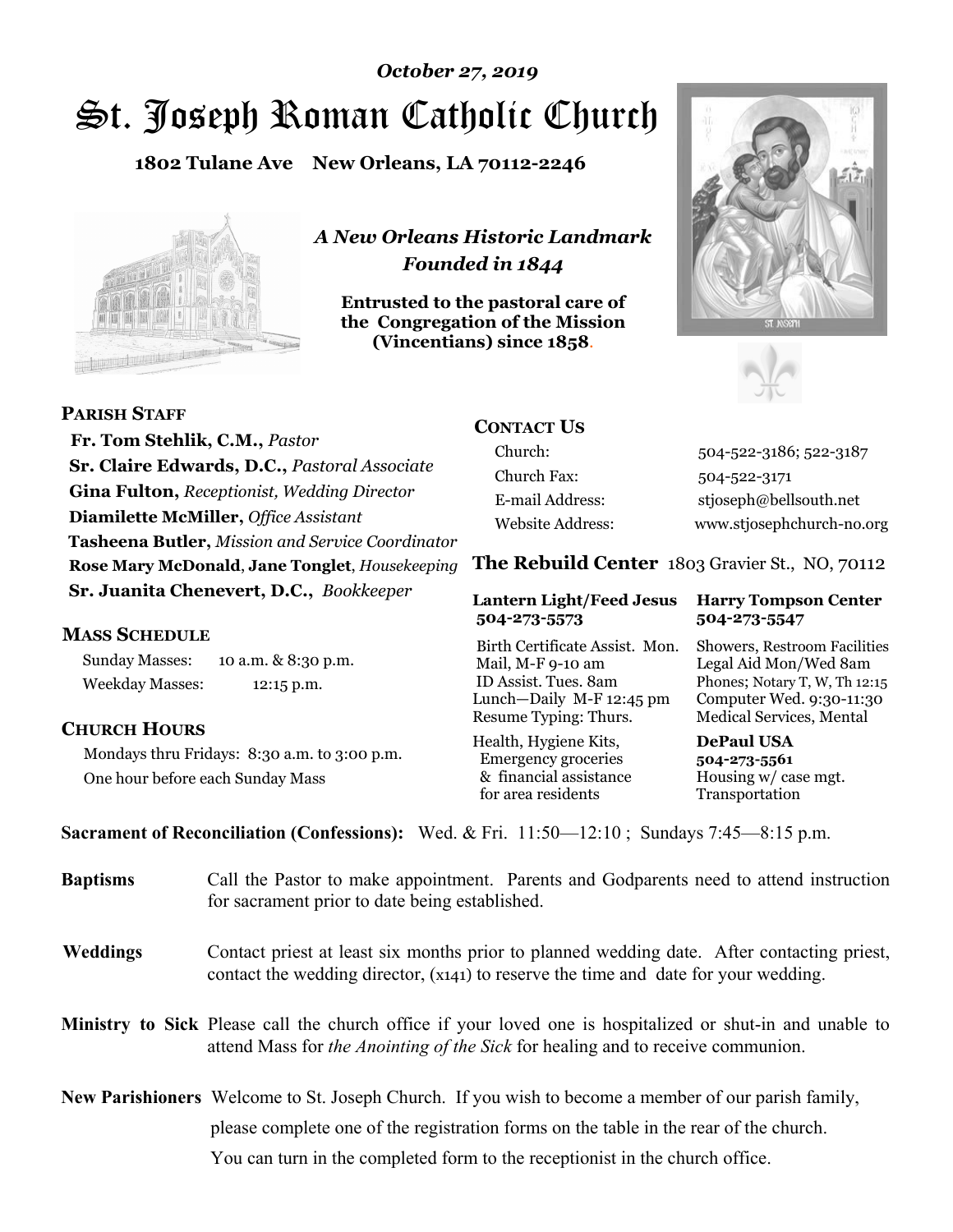# **Thirtieth Sunday in Ordinary Time Conserversity Conserversity Conserversity Conserversity Conserversity Conserversity Conserversity Conserversity Conserversity Conserversity Conserversity Conserversity Conserversity Conse**



### **10:00 am St. Joseph Parishioners** *Living & Deceased*

**8:30 pm** *Pippy Sanders; Clarence Schlamp +; Joseph Morales, Jr. +; Harry J. Johnson +; Dennis Montelibano +*

| Monday, October 28, 2019-Ss. Simon & Jude<br>12:15 p.m. Fr. Tom Stehlik, CM; Madeline von Almen + | <b>READINGS FOR THE WEEK</b><br><i>Sunday, Oct. 27,</i> One in Faith #1124                  |
|---------------------------------------------------------------------------------------------------|---------------------------------------------------------------------------------------------|
| Tuesday, October 29, 2019—<br>12:15 p.m. Lori Kovach                                              | Monday: Eph 2:19-22; Ps 19:2-5; Lk 6:12-16<br>Tuesday: Rom 8:18-25; Ps 126:1-6; Lk 13:18-21 |
| Wednesday, October 30, 2019-                                                                      | Wed.: Rom 8:26-30; Ps 13:4-6; Lk 13:22-30                                                   |
| 12:15 p.m. Betty Sultzman Dinicola +                                                              | Thurs.: Rom 8:31-39; Ps 109:21-31; Lk 13:31-35                                              |
| Thursday, October 31, 2019—All Hallows Eve                                                        | Friday: Rv 7:2-14; Ps 24:1-6; Mt 5:1-12a                                                    |
| 12:15 p.m. Emilo N. Dupre +; Pipay Sanders; DeJong Fam.                                           | Saturday: Wis 3:1-9; Ps 23:1-6; Jn 6:37-40                                                  |
| Friday, November 1, 2019—All Saints<br>12:05 p.m. Parishioners & Benefactors                      | Wis $11:22 - 12:2$ ; Ps 145:1-2, 8-14;<br>Sunday:<br>2 Thes $1:11 - 2:2$ ; Lk 19:1-10       |

#### **YOUR PRAYERS ARE ASKED FOR THE FOLLOWING PARISHIONERS , WHO ARE IN NEED OF HEALING:**

 Dorothy Alexander, Anthony Blaise, Clarke Bordelo, Lawrence & Mamie Brown, Cheryl Butler, Angelle Campbell; John Caron, John & Kathleen Gebbia, Sylvia Daily-Powell, Joseph Delay, Bernardine Dupre, Terry Eggleston, Linda Elwood, Heather Faircloth, Frances Fiegler, Darrell & Ramona Ford, Donald Frazier, Mark Eiserloh, Shirley Gaither, Roselyn Hansen, Sarah Hollier-Watkins, Marvin Johnston, Jim Karam, Bill Kroetz, Ken Kussman, Nowell Lacking, Landy Lanza, James Leung, Andrew Marino, Sara Marino, Priscilla Martin, Karen McCoy, Hazel McMiller, Donna Moore, Susan Orkus; Tina Roderfeld, Irelia Robinson; Bernie Saul; Pippy Sanders, Anita Schexnayder; Louise Sonnier, Mel & Gaspar Schiro; Theard Simms, Fr. Tom Stehlik, CM, Malcolm Taylor, Jane Tonglet, Fritz & George Tripkovich, Georgiana Prevost, Marion Vaughn, Juanita Ware, Cathleen Ward, Warren Webster, Helen Wilson, Mary Willis, Lynn Williams,Charlie & JoAnn Slocum.

#### **SANCTUARY CANDLE AND MASS INTENTIONS**

 The Sanctuary Candle is burning this week to pray for **Pippy Sanders.** To reserve a date to burn the Sanctuary Candle in memory of someone or for a special intention, please call the church office (522-3186). The Sanctuary Candle offering is \$15 for one week. The offering for Mass intentions is \$5.00 per Mass.

# **Remembering and Praying for the Faithful Departed**

The practice of praying for the dead is rooted first in Christian belief in eternal life that come from Jesus' teachings and are foreshadowed in the disciples experience that Jesus had risen from the dead. Although we are separated from our earthly body at death, our relationship with God transcends death itself.

Praying for the dead has further origins in our belief in the Communion of the Saints. Living members of this community often pray and intercede for each other by prayers and through spiritual support. The faithful departed continue to be members of the Body of Christ, of the Communion of all the baptized. We believe that as human beings we need of God's mercy and forgiveness and after death there will be a process or period of purification. We continue to aid our brothers and sisters with our prayers and ask them to help us with theirs.

Prayers for those who have died often begin at the bedside with family members. In many places it is customary to meet and pray for nine days or a *novena.* The Order of Christian Funerals has a Vigil Service, Funeral Mass and Rite of Committal. We remember them with Masses on special occasions throughout the year or on the anniversary of their death. At every Eucharist we remember those who have died and ask God to be merciful and remove any barriers that might keep them from entering into eternal peace and life.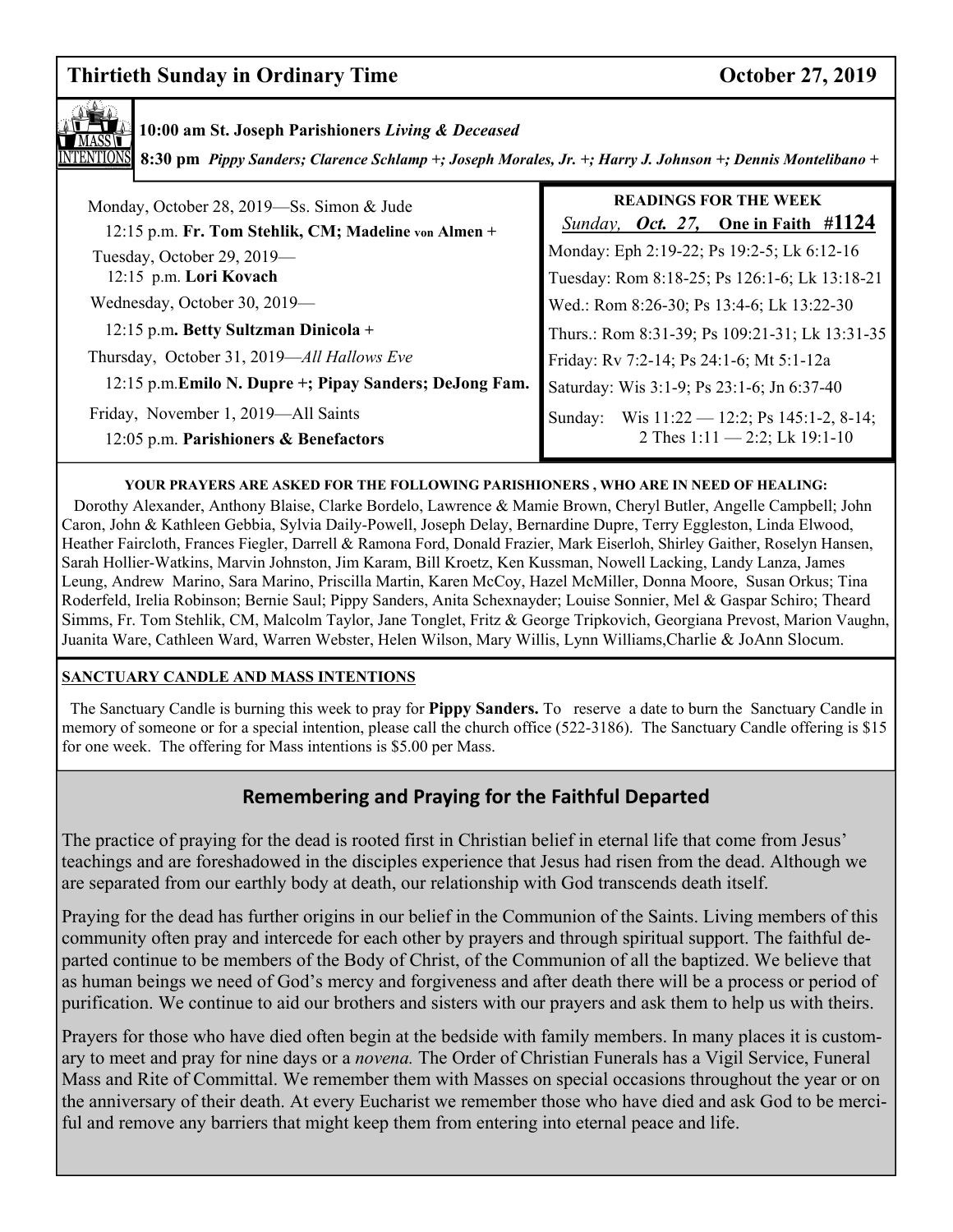| The Lord hears the cry of the poor                                                                              | (Psalm 34).                                                     |
|-----------------------------------------------------------------------------------------------------------------|-----------------------------------------------------------------|
| <b>PARISH CALENDAR</b>                                                                                          | <b>TREASURE &amp; STEWARDSHIP</b><br>Sunday, Oct. 20 \$4,179.00 |
| 27 Oct. Sunday Children's Liturgy of the Word (10 am/8:30 pm)<br>7 Nov. Thursday RCIA (6:30 pm) meets in Chapel | World Mission Sunday 1,394.00<br>Thank you for your generosity! |

**ALTAR OF LIFE** Our Christian faith reminds us of God's plan that we would spend eternity with our Creator. Our Catholic Faith holds that all who are baptized in Christ are united in his love. At the Eucharist we share from the one Bread and drink from the one Cup to become through the Spirit of Jesus, One Body in Christ. Early Christians would celebrate Mass at the graves of their deceased loved ones to celebrate the day that they entered eternal life. While it is not always possible to visit the graves and niches of our loved ones to show our love for the faithful departed, the *Altar of Life* is a celebration of their lives, faith and example and our unity in God. It is a reminder that those who have gone before us who are with God are still united to us and intercede for us in heaven just as we pray for them here on earth. All are welcome to bring a picture or symbol of a deceased loved one and place it on the Altar of Remembrance or to write their name in the *Book of the Names of the Deceased* over by the altar. Please write your name and phone number on the back of a picture or remembrances.

# **TODAY'S READINGS**

**First Reading** — The Lord is not deaf to the wail of the orphan, nor to the widow when she pours out her complaint (Sirach 35:12-14, 16-18).

**Psalm** — The Lord hears the cry of the poor (Psalm 34). **Second Reading** — The Lord will rescue me from every threat (2 Timothy 4:6-8, 16-18).

**Gospel** — All who exalt themselves will be humbled; all who humble themselves will be exalted (Luke 18:9-14).

# **RELATIONSHIP WITH GOD**

 Today's readings invite us into prayer, into relationship with God. Because relationships feel more natural when we know one another well, Sirach encourages us to know God better. In his wisdom, Sirach tells us what God is like: fair, open-minded, compassionate, and attentive. "The Lord will not delay," he says. Knowing that God's help comes right on time, whenever we need it, calms our hearts and helps us trust the Lord. In his second Letter to Timothy, Saint Paul demonstrates his own trust in God. Despite the grueling struggles Saint Paul has faced because of his Christian faith, he praises the Lord for rescuing him time and again. Today's Gospel draws us close to Jesus too, revealing his special love for the poor and humble. As Jesus tells his parable about the prayer habits of a Pharisee and a tax collector, our hearts long to become as gentle as Christ's.

#### **CHARTER FOR THE PROTECTION OF CHILDREN AND YOUNG PEOPLE**

In response to the Charter for the Protection of Children and Young People from the United States Conference of Catholic Bishops, the Archdiocese of New Orleans continues to make the Hot Line available for anyone who has been hurt or sexually abused by anyone who works for the Church. The Hot Line continues to be available; the number is (504) 522-5019. In continuing our commitment to support and to heal, we invite and encourage individuals who have been hurt or sexually abused recently or in the past by clergy, religious or other employees of the Archdiocese to call our Hot Line and your message will be received confidentially by a mental health professional. Anyone can make a direct call during regular business hours to the Victims' Assistance Coordinator at (504) 861-6253.

# **Pope Francis'** *October* **Intention**

God

Netclful to me, a size

That the breath of the Holy Spirit engender a new missionary "spring" in the Church.

**Congratulations!** 

 **Nick & Marguerite And their son** *Joseph Levy*